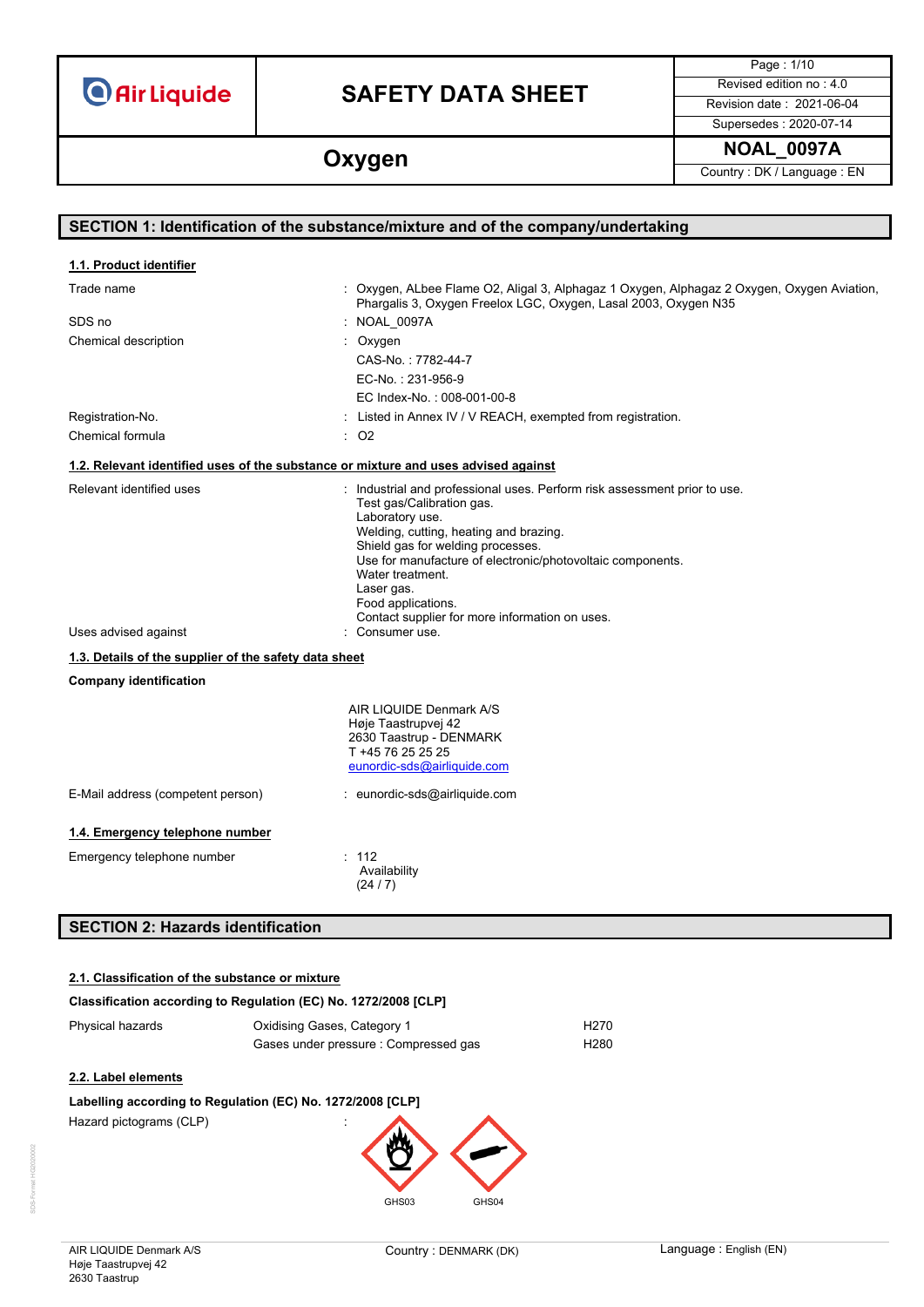**O** Air Liquide

### **SAFETY DATA SHEET** Revised edition no : 4.0

Page : 2/10 Supersedes : 2020-07-14

# **Oxygen Country**: DK / Language : EN

| Signal word (CLP)<br>Hazard statements (CLP) | $\therefore$ Danger<br>: H270 - May cause or intensify fire; oxidiser.<br>H280 - Contains gas under pressure; may explode if heated.        |
|----------------------------------------------|---------------------------------------------------------------------------------------------------------------------------------------------|
| Precautionary statements (CLP)               |                                                                                                                                             |
|                                              | - Prevention : P220 - Keep away from clothing and other combustible materials.<br>P244 - Keep valves and fittings free from oil and grease. |
|                                              | - Response : P370+P376 - In case of fire: stop leak if safe to do so.                                                                       |
|                                              | - Storage : P403 - Store in a well-ventilated place.                                                                                        |
|                                              |                                                                                                                                             |

#### **2.3. Other hazards**

: None.

#### **SECTION 3: Composition/information on ingredients**

#### **3.1. Substances**

| Name   | <b>Product identifier</b>                                                                         | Composition [V-%]: | <b>Classification according to</b><br><b>Regulation (EC) No. 1272/2008 [CLP]</b> |
|--------|---------------------------------------------------------------------------------------------------|--------------------|----------------------------------------------------------------------------------|
| Oxygen | (CAS-No.) 7782-44-7<br>(EC-No.) 231-956-9<br>(EC Index-No.) 008-001-00-8<br>(Registration-No.) *1 | 100                | Ox. Gas 1, H270<br>Press. Gas (Comp.), H280                                      |

*Contains no other components or impurities which will influence the classification of the product.*

*\*1: Listed in Annex IV / V REACH, exempted from registration.*

*\*3: Registration not required: Substance manufactured or imported < 1t/y.*

#### : Not applicable. **3.2. Mixtures**

# **SECTION 4: First aid measures**

#### **4.1. Description of first aid measures**

| - Inhalation                                                     | : Remove victim to uncontaminated area wearing self contained breathing apparatus. Keep<br>victim warm and rested. Call a doctor. Perform cardiopulmonary resuscitation if breathing<br>stopped.<br>Remove victim to uncontaminated area. |
|------------------------------------------------------------------|-------------------------------------------------------------------------------------------------------------------------------------------------------------------------------------------------------------------------------------------|
| - Skin contact                                                   | : Adverse effects not expected from this product.                                                                                                                                                                                         |
| - Eye contact                                                    | : Adverse effects not expected from this product.                                                                                                                                                                                         |
| - Ingestion                                                      | : Ingestion is not considered a potential route of exposure.                                                                                                                                                                              |
| 4.2. Most important symptoms and effects, both acute and delayed |                                                                                                                                                                                                                                           |
|                                                                  | : Continuous inhalation of concentrations higher than 75% may cause nausea, dizziness,<br>respiratory difficulty and convulsion.<br>Refer to section 11.                                                                                  |

#### **4.3. Indication of any immediate medical attention and special treatment needed**

: None.

#### **SECTION 5: Firefighting measures**

#### **5.1. Extinguishing media**

| - Suitable extinguishing media |  |  |
|--------------------------------|--|--|
|--------------------------------|--|--|

- 
- : Water spray or fog.
- Unsuitable extinguishing media : Do not use water jet to extinguish.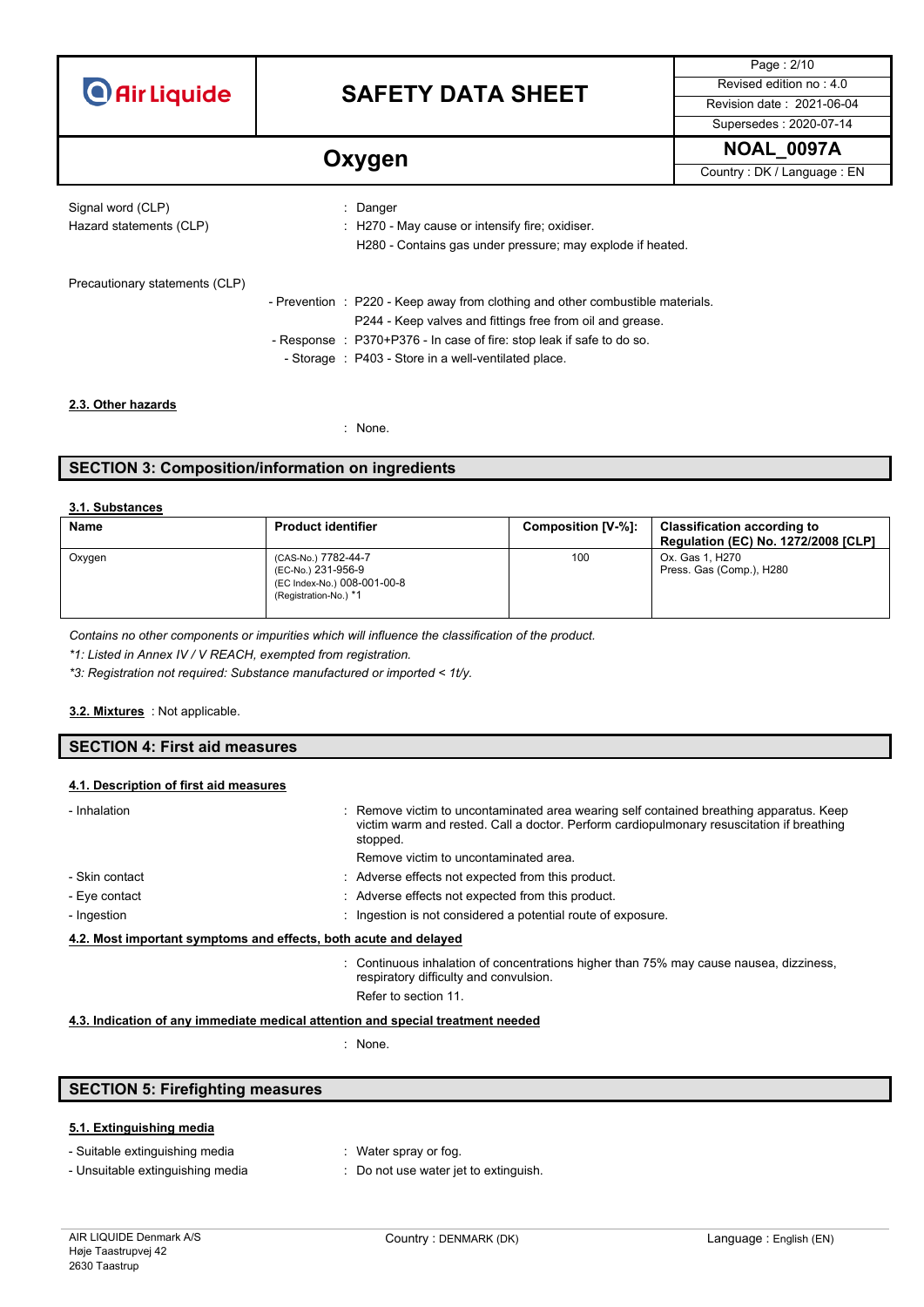**O** Air Liquide

## **SAFETY DATA SHEET** Revised edition no : 4.0

Page : 3/10 Supersedes : 2020-07-14

**Oxygen Country**: DK / Language : EN

| 5.2. Special hazards arising from the substance or mixture                                                                                                                                                                                                                                                        |
|-------------------------------------------------------------------------------------------------------------------------------------------------------------------------------------------------------------------------------------------------------------------------------------------------------------------|
| : Supports combustion.                                                                                                                                                                                                                                                                                            |
| Exposure to fire may cause containers to rupture/explode.                                                                                                                                                                                                                                                         |
| : None.                                                                                                                                                                                                                                                                                                           |
|                                                                                                                                                                                                                                                                                                                   |
| : Use fire control measures appropriate for the surrounding fire. Exposure to fire and heat<br>radiation may cause gas receptacles to rupture. Cool endangered receptacles with water spray<br>jet from a protected position. Prevent water used in emergency cases from entering sewers and<br>drainage systems. |
| If possible, stop flow of product.                                                                                                                                                                                                                                                                                |
| Use water spray or fog to knock down fire fumes if possible.                                                                                                                                                                                                                                                      |
| Move containers away from the fire area if this can be done without risk.                                                                                                                                                                                                                                         |
| Standard protective clothing and equipment (Self Contained Breathing Apparatus) for fire<br>fighters.                                                                                                                                                                                                             |
| Standard EN 469 - Protective clothing for firefighters. Standard - EN 659: Protective gloves for<br>firefighters.                                                                                                                                                                                                 |
|                                                                                                                                                                                                                                                                                                                   |

#### **SECTION 6: Accidental release measures**

| 6.1. Personal precautions, protective equipment and emergency procedures |                                                                                                       |
|--------------------------------------------------------------------------|-------------------------------------------------------------------------------------------------------|
|                                                                          | : Try to stop release.                                                                                |
|                                                                          | Evacuate area.                                                                                        |
|                                                                          | Monitor concentration of released product.                                                            |
|                                                                          | Wear self-contained breathing apparatus when entering area unless atmosphere is proved to<br>be safe. |
|                                                                          | Eliminate ignition sources.                                                                           |
|                                                                          | Ensure adequate air ventilation.                                                                      |
|                                                                          | Act in accordance with local emergency plan.                                                          |
|                                                                          | Stay upwind.                                                                                          |
| 6.2. Environmental precautions                                           |                                                                                                       |
|                                                                          | : Try to stop release.                                                                                |
| 6.3. Methods and material for containment and cleaning up                |                                                                                                       |
|                                                                          | : Ventilate area.                                                                                     |
| 6.4. Reference to other sections                                         |                                                                                                       |
|                                                                          | : See also sections 8 and 13.                                                                         |

### **SECTION 7: Handling and storage**

#### **7.1. Precautions for safe handling**

| Safe use of the product | Do not breathe gas.                                                                                                                                                     |                                                                                                   |
|-------------------------|-------------------------------------------------------------------------------------------------------------------------------------------------------------------------|---------------------------------------------------------------------------------------------------|
|                         | The product must be handled in accordance with good industrial hygiene and safety<br>procedures.                                                                        |                                                                                                   |
|                         | Only experienced and properly instructed persons should handle gases under pressure.                                                                                    |                                                                                                   |
|                         | Consider pressure relief device(s) in gas installations.                                                                                                                |                                                                                                   |
|                         | Ensure the complete gas system was (or is regularily) checked for leaks before use.                                                                                     |                                                                                                   |
|                         | Do not smoke while handling product.                                                                                                                                    |                                                                                                   |
|                         | Keep equipment free from oil and grease. For more quidance, refer to the EIGA Doc. 33 -<br>Cleaning of Equipment for Oxygen Service downloadable at http://www.eiga.eu. |                                                                                                   |
|                         | Use no oil or grease.                                                                                                                                                   |                                                                                                   |
|                         | temperature. Contact your gas supplier if in doubt.                                                                                                                     | Use only properly specified equipment which is suitable for this product, its supply pressure and |
|                         | Use only oxygen approved lubricants and oxygen approved sealings.                                                                                                       |                                                                                                   |
| $AD$ $D$                |                                                                                                                                                                         |                                                                                                   |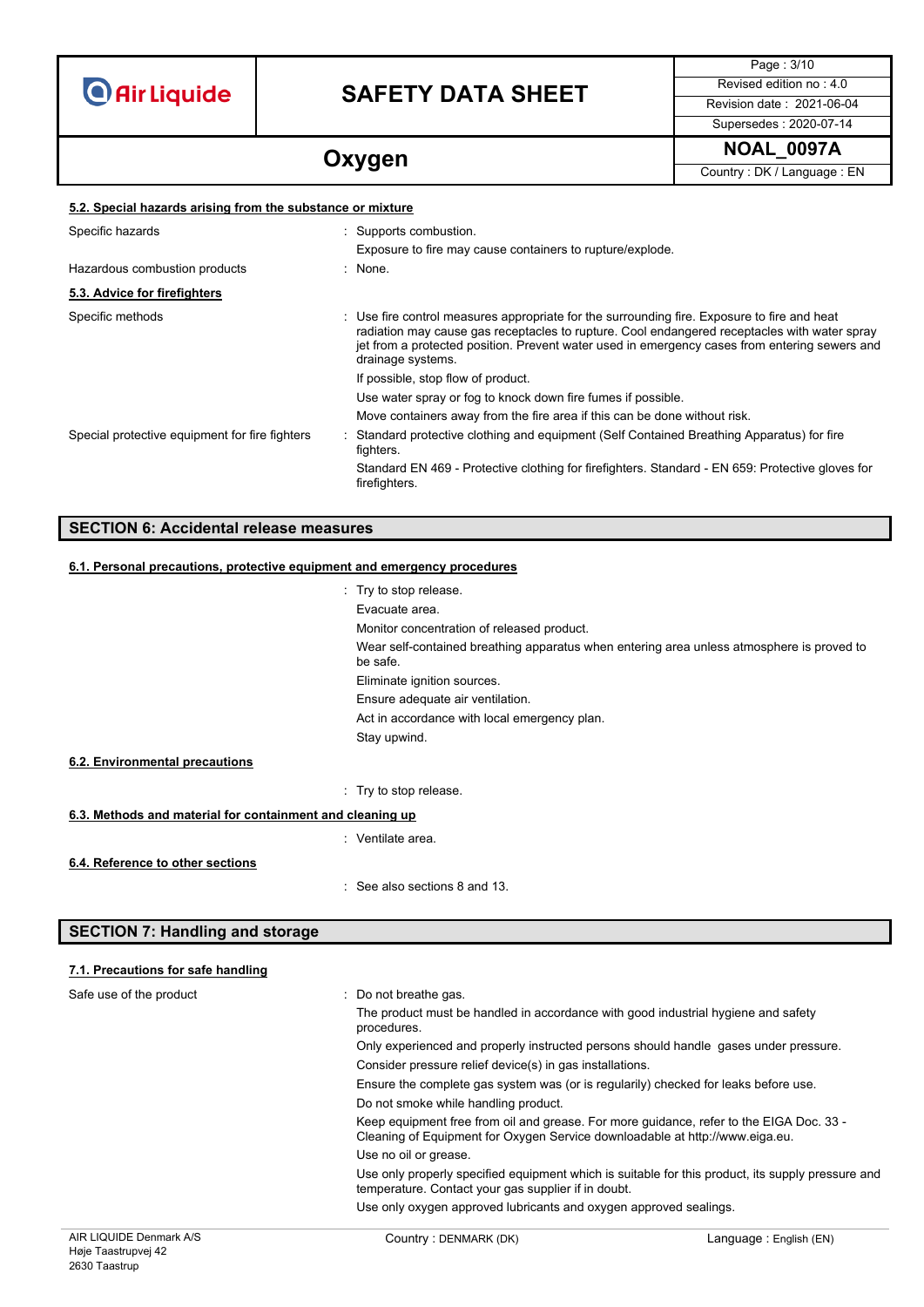**O** Air Liquide

## **SAFETY DATA SHEET** Revised edition no : 4.0

Page : 4/10 Supersedes : 2020-07-14

|                                                                   | Use only with equipment cleaned for oxygen service and rated for container pressure.                                                                             |
|-------------------------------------------------------------------|------------------------------------------------------------------------------------------------------------------------------------------------------------------|
|                                                                   | Avoid suck back of water, acid and alkalis.                                                                                                                      |
| Safe handling of the gas receptacle                               | Refer to supplier's container handling instructions.                                                                                                             |
|                                                                   | Do not allow backfeed into the container.                                                                                                                        |
|                                                                   | Protect containers from physical damage; do not drag, roll, slide or drop.                                                                                       |
|                                                                   | When moving cylinders, even for short distances, use a cart (trolley, hand truck, etc.) designed<br>to transport cylinders.                                      |
|                                                                   | Leave valve protection caps in place until the container has been secured against either a wall<br>or bench or placed in a container stand and is ready for use. |
|                                                                   | If user experiences any difficulty operating valve discontinue use and contact supplier.                                                                         |
|                                                                   | Never attempt to repair or modify container valves or safety relief devices.                                                                                     |
|                                                                   | Damaged valves should be reported immediately to the supplier.                                                                                                   |
|                                                                   | Keep container valve outlets clean and free from contaminants particularly oil and water.                                                                        |
|                                                                   | Replace valve outlet caps or plugs and container caps where supplied as soon as container is<br>disconnected from equipment.                                     |
|                                                                   | Close container valve after each use and when empty, even if still connected to equipment.                                                                       |
|                                                                   | Never attempt to transfer gases from one cylinder/container to another.                                                                                          |
|                                                                   | Never use direct flame or electrical heating devices to raise the pressure of a container.                                                                       |
|                                                                   | Do not remove or deface labels provided by the supplier for the identification of the content of<br>the container.                                               |
|                                                                   | Suck back of water into the container must be prevented.                                                                                                         |
|                                                                   | Open valve slowly to avoid pressure shock.                                                                                                                       |
| 7.2. Conditions for safe storage, including any incompatibilities |                                                                                                                                                                  |
|                                                                   | : Observe all regulations and local requirements regarding storage of containers.                                                                                |
|                                                                   | Containers should not be stored in conditions likely to encourage corrosion.                                                                                     |
|                                                                   | Container valve guards or caps should be in place.                                                                                                               |
|                                                                   | Containers should be stored in the vertical position and properly secured to prevent them from<br>falling over.                                                  |
|                                                                   | Stored containers should be periodically checked for general condition and leakage.                                                                              |
|                                                                   | Keep container below 50°C in a well ventilated place.                                                                                                            |
|                                                                   | Segregate from flammable gases and other flammable materials in store.                                                                                           |
|                                                                   | Store containers in location free from fire risk and away from sources of heat and ignition.                                                                     |
|                                                                   | Keep away from combustible materials.                                                                                                                            |
| 7.3. Specific end use(s)                                          |                                                                                                                                                                  |
|                                                                   | None.                                                                                                                                                            |

### **SECTION 8: Exposure controls/personal protection**

#### **8.1. Control parameters**

| AIR LIQUIDE Denmark A/S                  | Country: DENMARK (DK)                                                     | Language: English (EN) |
|------------------------------------------|---------------------------------------------------------------------------|------------------------|
|                                          | Consider the use of a work permit system e.g. for maintenance activities. |                        |
|                                          | Gas detectors should be used when oxidising gases may be released.        |                        |
|                                          | Avoid oxygen rich (>23,5%) atmospheres.                                   |                        |
|                                          | Systems under pressure should be regularily checked for leakages.         |                        |
|                                          | : Provide adequate general and local exhaust ventilation.                 |                        |
| 8.2.1. Appropriate engineering controls  |                                                                           |                        |
| 8.2. Exposure controls                   |                                                                           |                        |
|                                          |                                                                           |                        |
| PNEC (Predicted No-Effect Concentration) | None available.                                                           |                        |
| DNEL (Derived-No Effect Level)           | None available.                                                           |                        |
| OEL (Occupational Exposure Limits)       | None available.                                                           |                        |
|                                          |                                                                           |                        |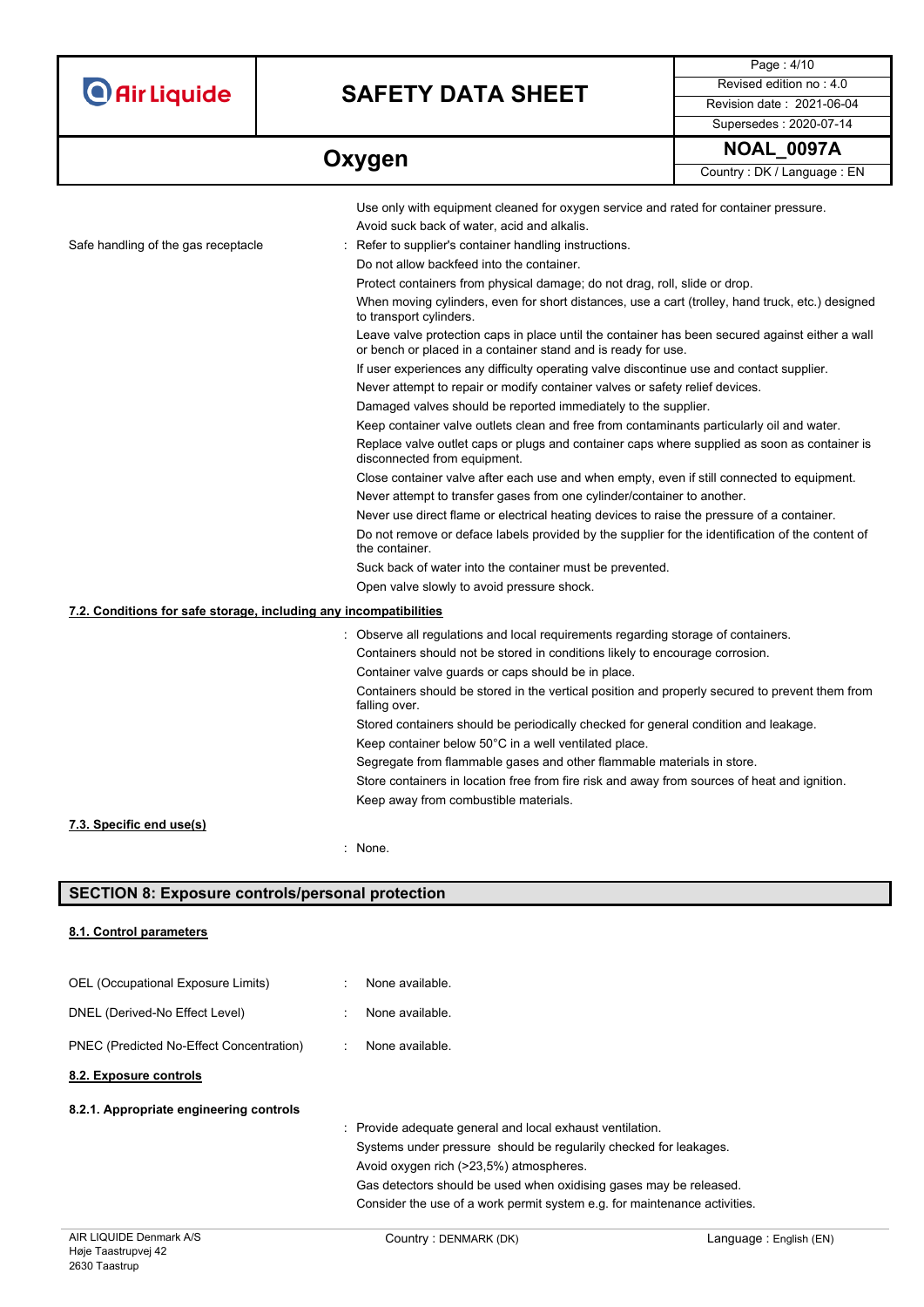**Air Liquide** 

## **SAFETY DATA SHEET** Revised edition no : 4.0

Supersedes : 2020-07-14

Page : 5/10

**Oxygen Country**: DK / Language : EN

#### **8.2.2. Individual protection measures, e.g. personal protective equipment**

|                                        | $\therefore$ A risk assessment should be conducted and documented in each work area to assess the risks<br>related to the use of the product and to select the PPE that matches the relevant risk. The<br>following recommendations should be considered:<br>PPE compliant to the recommended EN/ISO standards should be selected. |
|----------------------------------------|------------------------------------------------------------------------------------------------------------------------------------------------------------------------------------------------------------------------------------------------------------------------------------------------------------------------------------|
| • Eye/face protection                  | : Wear safety glasses with side shields.<br>Standard EN 166 - Personal eye-protection - specifications.                                                                                                                                                                                                                            |
| • Skin protection                      |                                                                                                                                                                                                                                                                                                                                    |
| - Hand protection                      | : Wear working gloves when handling gas containers.<br>Standard EN 388 - Protective gloves against mechanical risk.                                                                                                                                                                                                                |
| - Other                                | Consider the use of flame resistant safety clothing.<br>Standard EN ISO 14116 - Limited flame spread materials.<br>Wear safety shoes while handling containers.<br>Standard EN ISO 20345 - Personal protective equipment - Safety footwear.                                                                                        |
| • Respiratory protection               | None necessary.                                                                                                                                                                                                                                                                                                                    |
| • Thermal hazards                      | : None in addition to the above sections.                                                                                                                                                                                                                                                                                          |
| 8.2.3. Environmental exposure controls | Refer to local regulations for restriction of emissions to the atmosphere. See section 13 for                                                                                                                                                                                                                                      |

specific methods for waste gas treatment.

### **SECTION 9: Physical and chemical properties**

#### **9.1. Information on basic physical and chemical properties**

Appearance

| $\bullet$               | Physical state at 20°C / 101.3kPa               | : Gas                                                                 |
|-------------------------|-------------------------------------------------|-----------------------------------------------------------------------|
|                         | Colour                                          | Colourless.                                                           |
| Odour                   |                                                 | No odour warning properties.                                          |
| Odour threshold         |                                                 | Odour threshold is subjective and inadequate to warn of overexposure. |
| pH                      |                                                 | Not applicable for gases and gas mixtures.                            |
|                         | Melting point / Freezing point                  | $: -219 °C$                                                           |
| Boiling point           |                                                 | $: -183 °C$                                                           |
| Flash point             |                                                 | Not applicable for gases and gas mixtures.                            |
| Evaporation rate        |                                                 | Not applicable for gases and gas mixtures.                            |
|                         | Flammability (solid, gas)                       | Non flammable.                                                        |
| <b>Explosive limits</b> |                                                 | Non flammable.                                                        |
|                         | Vapour pressure [20°C]                          | Not applicable.                                                       |
|                         | Vapour pressure [50°C]                          | : Not applicable.                                                     |
| Vapour density          |                                                 | Not applicable.                                                       |
|                         | Relative density, liquid (water=1)              | : 1.1                                                                 |
|                         | Relative density, gas (air=1)                   | : 1.1                                                                 |
| Water solubility        |                                                 | $\therefore$ 39 mg/                                                   |
|                         | Partition coefficient n-octanol/water (Log Kow) | : Not applicable for inorganic products.                              |
|                         | Auto-ignition temperature                       | Non flammable.                                                        |
|                         | Decomposition temperature                       | Not applicable.                                                       |
| Viscosity               |                                                 | No reliable data available.                                           |
|                         | <b>Explosive properties</b>                     | Not applicable.                                                       |
| Oxidising properties    |                                                 | Oxidiser.                                                             |
|                         |                                                 |                                                                       |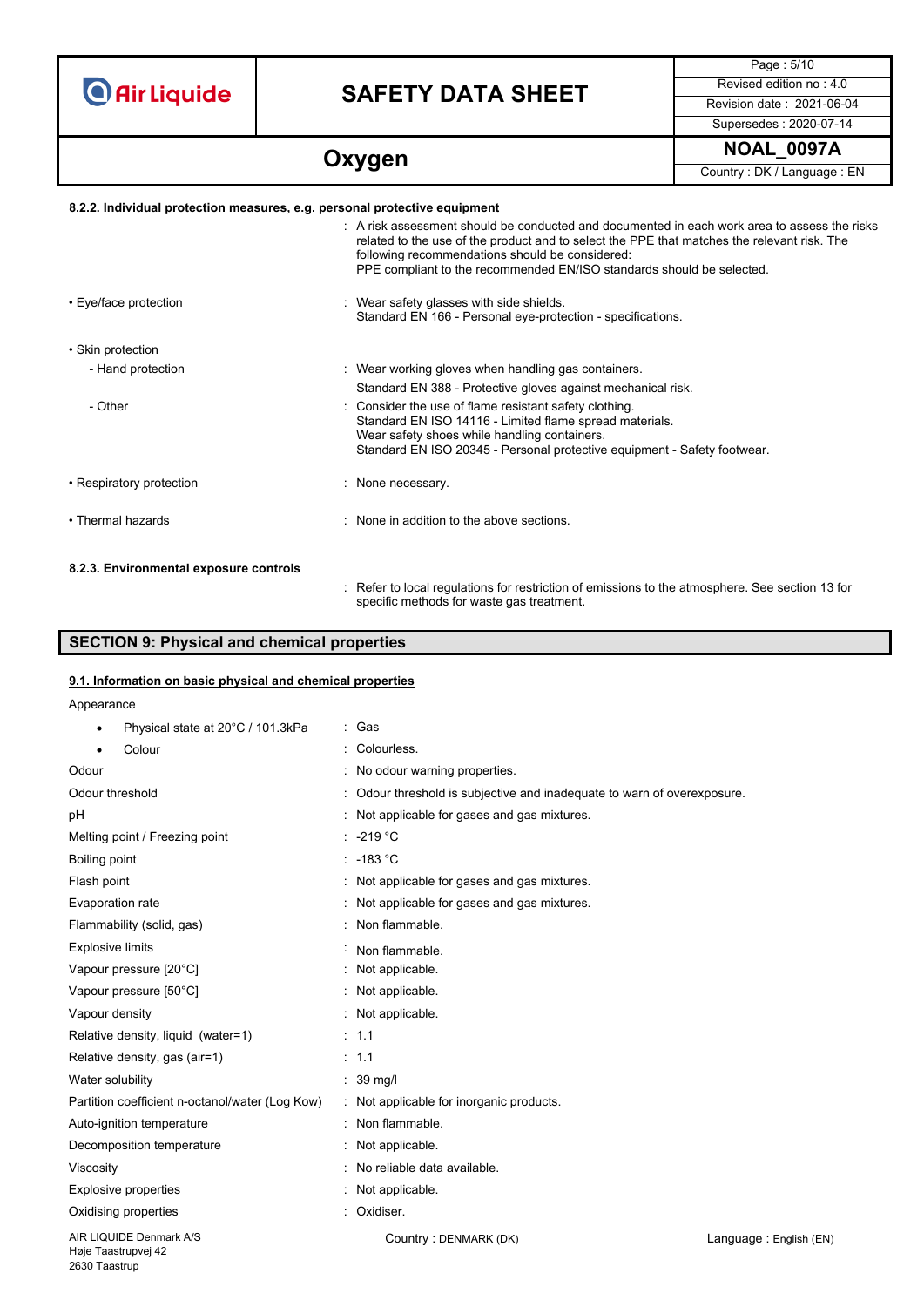**Air Liquide** 

## **SAFETY DATA SHEET** Revised edition no : 4.0

Page : 6/10

Supersedes : 2020-07-14

**Oxygen Country**: DK / Language : EN

#### Molar mass  $\qquad \qquad : 32 \text{ g/mol}$ Critical temperature [°C] : -118 °C - Coefficient of oxygen equivalency (Ci) : 1 **9.2. Other information**

### **SECTION 10: Stability and reactivity**

#### **10.1. Reactivity**

|                                          | : No reactivity hazard other than the effects described in sub-sections below.                                                                                          |
|------------------------------------------|-------------------------------------------------------------------------------------------------------------------------------------------------------------------------|
| 10.2. Chemical stability                 |                                                                                                                                                                         |
|                                          | Stable under normal conditions                                                                                                                                          |
| 10.3. Possibility of hazardous reactions |                                                                                                                                                                         |
|                                          | Violently oxidises organic material.                                                                                                                                    |
| 10.4. Conditions to avoid                |                                                                                                                                                                         |
|                                          | : Avoid moisture in installation systems.                                                                                                                               |
| 10.5. Incompatible materials             |                                                                                                                                                                         |
|                                          | May react violently with combustible materials.                                                                                                                         |
|                                          | May react violently with reducing agents.                                                                                                                               |
|                                          | Keep equipment free from oil and grease. For more guidance, refer to the EIGA Doc. 33 -<br>Cleaning of Equipment for Oxygen Service downloadable at http://www.eiga.eu. |
|                                          | Consider the potential toxicity hazard due to the presence of chlorinated or fluorinated polymers<br>in high pressure (> 30 bar) oxygen lines in case of combustion.    |
|                                          | For additional information on compatibility refer to ISO 11114.                                                                                                         |
| 10.6. Hazardous decomposition products   |                                                                                                                                                                         |

#### : None.

#### **SECTION 11: Toxicological information**

#### **11.1. Information on toxicological effects**

| : No known toxicological effects from this product. |
|-----------------------------------------------------|
|                                                     |
|                                                     |
|                                                     |
|                                                     |
|                                                     |
|                                                     |
|                                                     |
|                                                     |
|                                                     |
|                                                     |
|                                                     |
|                                                     |

#### **SECTION 12: Ecological information**

#### **12.1. Toxicity**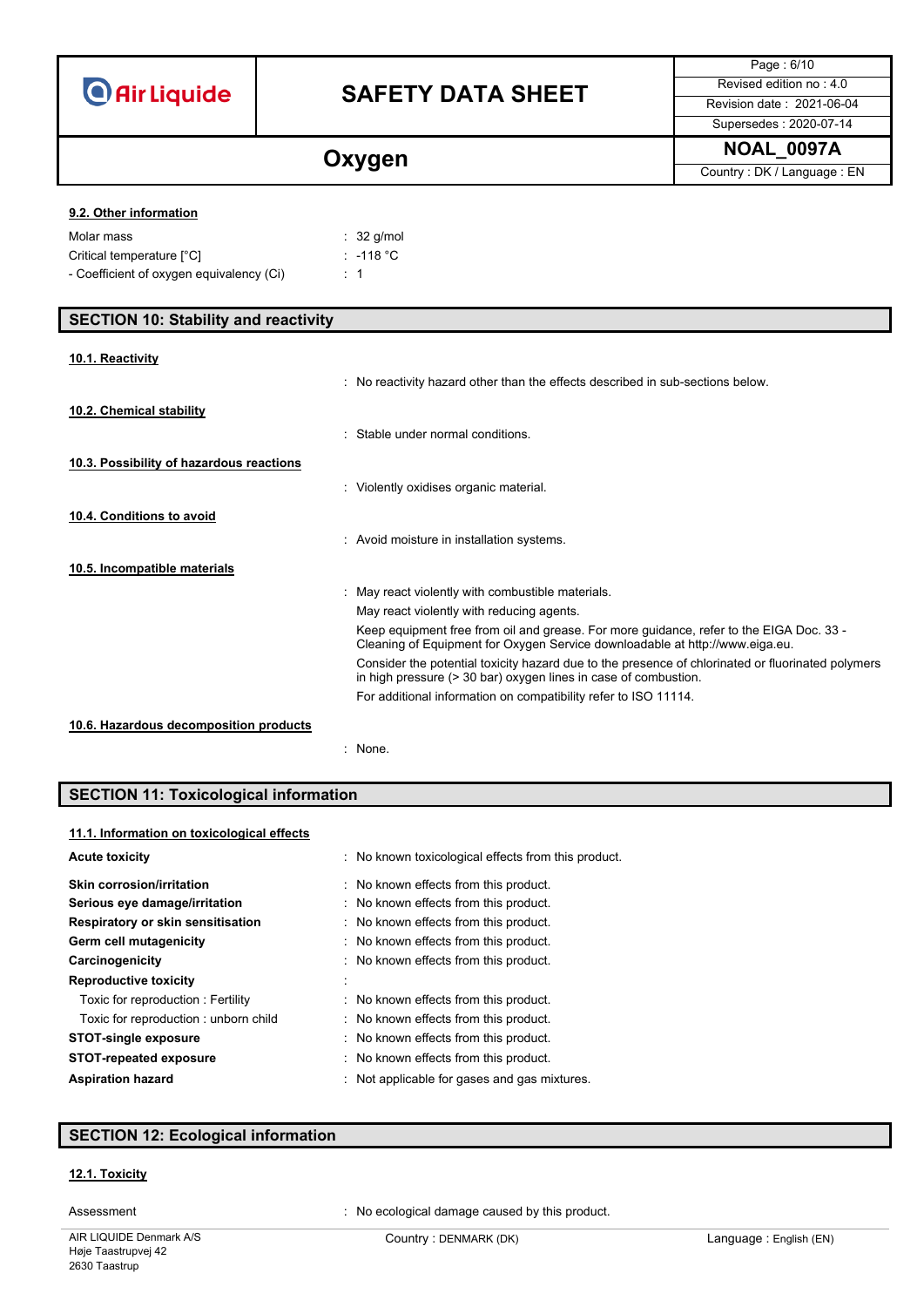|                                          |                                                                                               | Page: 7/10                 |
|------------------------------------------|-----------------------------------------------------------------------------------------------|----------------------------|
| <b>Air Liquide</b>                       | <b>SAFETY DATA SHEET</b>                                                                      | Revised edition no: 4.0    |
|                                          |                                                                                               | Revision date: 2021-06-04  |
|                                          |                                                                                               | Supersedes: 2020-07-14     |
|                                          | Oxygen                                                                                        | <b>NOAL_0097A</b>          |
|                                          |                                                                                               | Country: DK / Language: EN |
|                                          |                                                                                               |                            |
| EC50 48h - Daphnia magna [mg/l]          | : No data available.                                                                          |                            |
| EC50 72h - Algae [mg/l]                  | : No data available.                                                                          |                            |
| LC50 96 h - Fish [mg/l]                  | : No data available.                                                                          |                            |
| 12.2. Persistence and degradability      |                                                                                               |                            |
|                                          |                                                                                               |                            |
| Assessment                               | : No ecological damage caused by this product.                                                |                            |
| 12.3. Bioaccumulative potential          |                                                                                               |                            |
|                                          |                                                                                               |                            |
| Assessment                               | : No data available.                                                                          |                            |
| 12.4. Mobility in soil                   |                                                                                               |                            |
|                                          |                                                                                               |                            |
| Assessment                               | : Because of its high volatility, the product is unlikely to cause ground or water pollution. |                            |
|                                          | Partition into soil is unlikely.                                                              |                            |
| 12.5. Results of PBT and vPvB assessment |                                                                                               |                            |
|                                          |                                                                                               |                            |
| Assessment                               | : No data available.                                                                          |                            |
| 12.6. Other adverse effects              |                                                                                               |                            |
| Other adverse effects                    | : No known effects from this product.                                                         |                            |
| Effect on the ozone layer                | : None.                                                                                       |                            |
| Effect on global warming                 | : None.                                                                                       |                            |
|                                          |                                                                                               |                            |

### **SECTION 13: Disposal considerations**

| 13.1. Waste treatment methods                                                         |                                                                                                                                                       |
|---------------------------------------------------------------------------------------|-------------------------------------------------------------------------------------------------------------------------------------------------------|
|                                                                                       | Contact supplier if quidance is required.                                                                                                             |
|                                                                                       | May be vented to atmosphere in a well ventilated place.                                                                                               |
|                                                                                       | Do not discharge into any place where its accumulation could be dangerous.                                                                            |
|                                                                                       | Ensure that the emission levels from local regulations or operating permits are not exceeded.                                                         |
|                                                                                       | Refer to the EIGA code of practice Doc.30 "Disposal of Gases", downloadable at<br>http://www.eiga.org for more guidance on suitable disposal methods. |
|                                                                                       | Return unused product in original container to supplier.                                                                                              |
| List of hazardous waste codes (from<br>Commission Decision 2000/532/EC as<br>amended) | : 16 05 04 *: Gases in pressure containers (including halons) containing hazardous substances.                                                        |
| 13.2. Additional information                                                          |                                                                                                                                                       |
|                                                                                       | External treatment and disposal of waste should comply with applicable local and/or pational                                                          |

ment and disposal of waste should comply with applicable local and/or national External trea<br>regulations.

| <b>SECTION 14: Transport information</b> |                              |  |  |  |
|------------------------------------------|------------------------------|--|--|--|
| 14.1. UN number                          |                              |  |  |  |
| UN-No.                                   | : 1072                       |  |  |  |
| 14.2. UN proper shipping name            |                              |  |  |  |
| Transport by road/rail (ADR/RID)         | OXYGEN, COMPRESSED           |  |  |  |
| Transport by air (ICAO-TI / IATA-DGR)    | Oxygen, compressed           |  |  |  |
| Transport by sea (IMDG)                  | OXYGEN, COMPRESSED<br>$\sim$ |  |  |  |
|                                          |                              |  |  |  |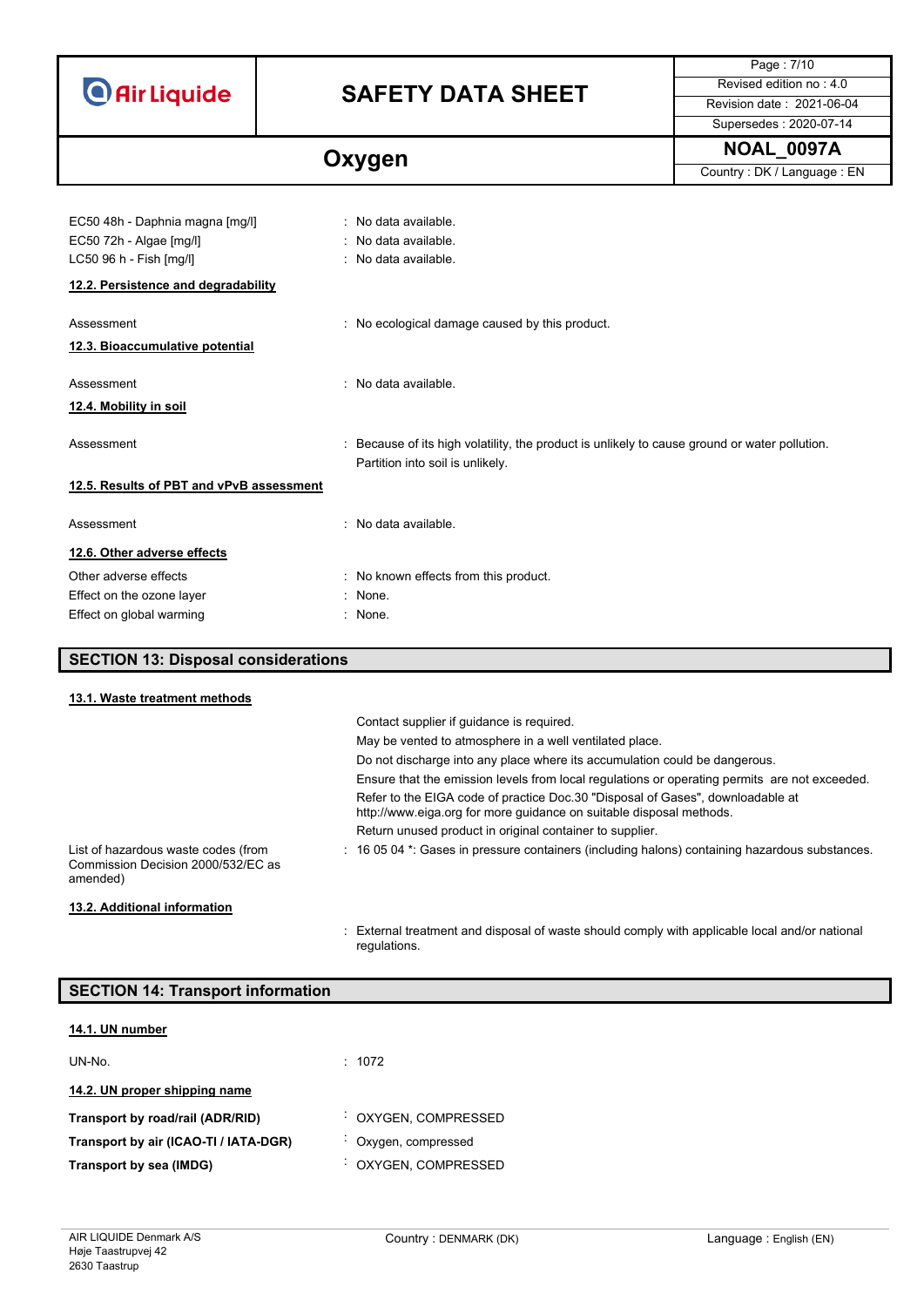

## **SAFETY DATA SHEET** Revised edition no : 4.0

Page : 8/10 Supersedes : 2020-07-14

| Oxygen | <b>NOAL 0097A</b>          |
|--------|----------------------------|
|        | Country: DK / Language: EN |

#### **14.3. Transport hazard class(es)**

Labelling



2.2 : Non-flammable, non-toxic gases. 5.1 : Oxidizing substances.

| Transport by road/rail (ADR/RID)      |                                                                                                                                          |
|---------------------------------------|------------------------------------------------------------------------------------------------------------------------------------------|
| Class                                 | : 2                                                                                                                                      |
| <b>Classification code</b>            | : 10                                                                                                                                     |
| Hazard identification number          | : 25                                                                                                                                     |
| <b>Tunnel Restriction</b>             | $\pm$ E - Passage forbidden through tunnels of category E                                                                                |
| Transport by air (ICAO-TI / IATA-DGR) |                                                                                                                                          |
| Class / Div. (Sub. risk(s))           | : 2.2(5.1)                                                                                                                               |
| <b>Transport by sea (IMDG)</b>        |                                                                                                                                          |
| Class / Div. (Sub. risk(s))           | : 2.2(5.1)                                                                                                                               |
| Emergency Schedule (EmS) - Fire       | $: F-C$                                                                                                                                  |
| Emergency Schedule (EmS) - Spillage   | $: S-W$                                                                                                                                  |
| 14.4. Packing group                   |                                                                                                                                          |
| Transport by road/rail (ADR/RID)      | Not established.                                                                                                                         |
| Transport by air (ICAO-TI / IATA-DGR) | Not established.                                                                                                                         |
| Transport by sea (IMDG)               | Not established.                                                                                                                         |
| 14.5. Environmental hazards           |                                                                                                                                          |
| Transport by road/rail (ADR/RID)      | : None.                                                                                                                                  |
| Transport by air (ICAO-TI / IATA-DGR) | None.                                                                                                                                    |
| Transport by sea (IMDG)               | : None.                                                                                                                                  |
| 14.6. Special precautions for user    |                                                                                                                                          |
|                                       |                                                                                                                                          |
| <b>Packing Instruction(s)</b>         |                                                                                                                                          |
| Transport by road/rail (ADR/RID)      | : P200                                                                                                                                   |
| Transport by air (ICAO-TI / IATA-DGR) |                                                                                                                                          |
| Passenger and Cargo Aircraft          | : 200.                                                                                                                                   |
| Cargo Aircraft only                   | : 200.                                                                                                                                   |
| Transport by sea (IMDG)               | : P200                                                                                                                                   |
| Special transport precautions         | : Avoid transport on vehicles where the load space is not separated from the driver's<br>compartment.                                    |
|                                       | Ensure vehicle driver is aware of the potential hazards of the load and knows what to do in the<br>event of an accident or an emergency. |
|                                       | Before transporting product containers:                                                                                                  |
|                                       | - Ensure there is adequate ventilation.                                                                                                  |
|                                       | - Ensure that containers are firmly secured.                                                                                             |
|                                       | - Ensure valve is closed and not leaking.                                                                                                |
|                                       | - Ensure valve outlet cap nut or plug (where provided) is correctly fitted.                                                              |
|                                       | - Ensure valve protection device (where provided) is correctly fitted.                                                                   |
|                                       |                                                                                                                                          |

#### **14.7. Transport in bulk according to Annex II of Marpol and the IBC Code**

: Not applicable.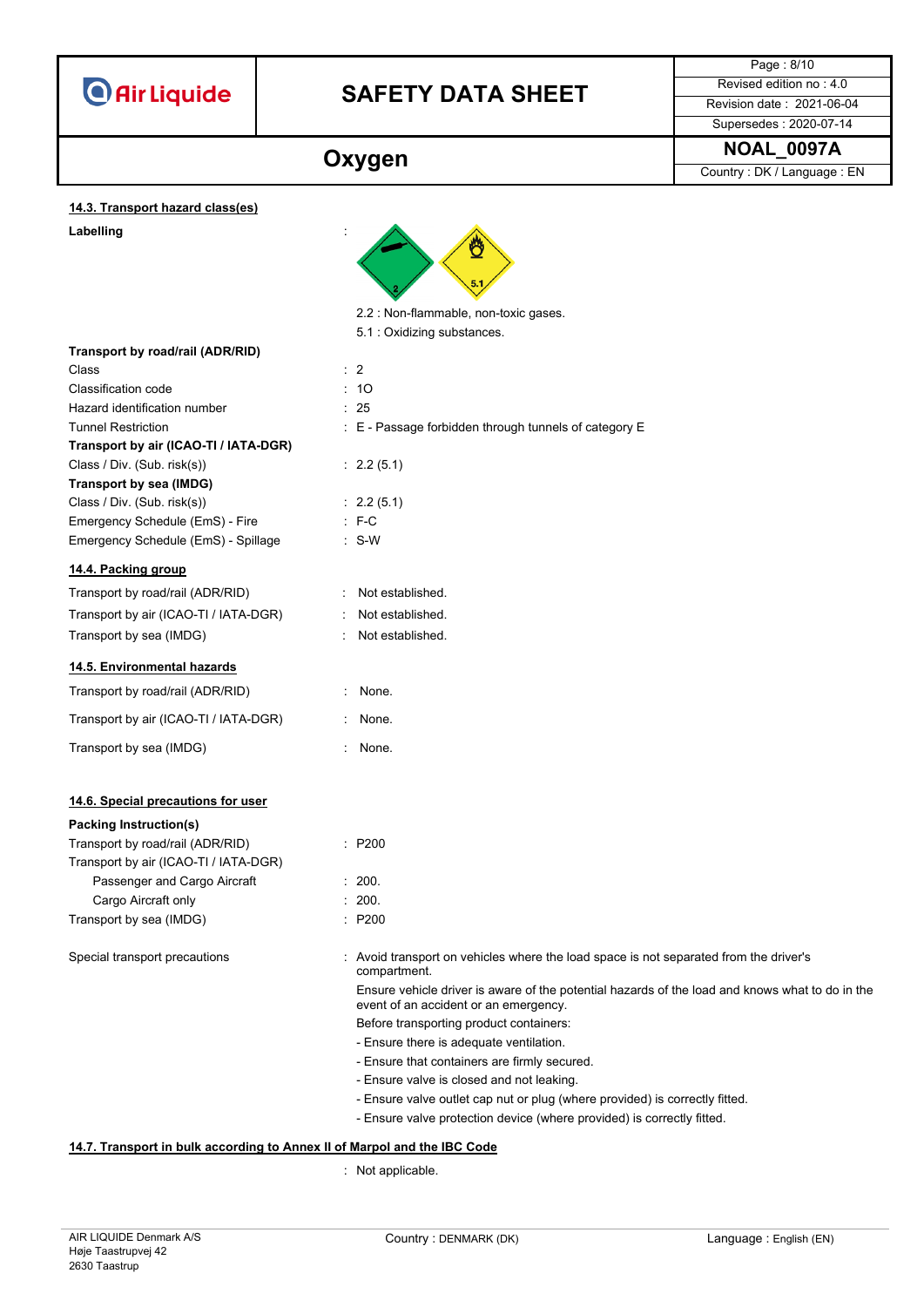|  |  | <b>O</b> Air Liquide |
|--|--|----------------------|
|  |  |                      |

## **SAFETY DATA SHEET** Revised edition no : 4.0

Page : 9/10

### Supersedes : 2020-07-14

**Oxygen NOAL\_0097A Country**: DK / Language : EN

### **SECTION 15: Regulatory information**

| <u>15.1. Safety, health and environmental regulations/legislation specific for the substance or mixture</u> |                                                                                                              |  |  |  |
|-------------------------------------------------------------------------------------------------------------|--------------------------------------------------------------------------------------------------------------|--|--|--|
| <b>EU-Regulations</b>                                                                                       |                                                                                                              |  |  |  |
| Restrictions on use<br>Seveso Directive : 2012/18/EU (Seveso III)                                           | : None.<br>: Listed.                                                                                         |  |  |  |
| <b>National regulations</b><br>National legislation                                                         | : Ensure all national/local regulations are observed.                                                        |  |  |  |
| 15.2. Chemical safety assessment                                                                            |                                                                                                              |  |  |  |
|                                                                                                             | : A CSA does not need to be carried out for this product.                                                    |  |  |  |
| <b>SECTION 16: Other information</b>                                                                        |                                                                                                              |  |  |  |
|                                                                                                             |                                                                                                              |  |  |  |
| Indication of changes                                                                                       | Revised safety data sheet in accordance with commission regulation (EU) No 453/2010.<br>÷                    |  |  |  |
| Abbreviations and acronyms                                                                                  | : ATE - Acute Toxicity Estimate                                                                              |  |  |  |
|                                                                                                             | CLP - Classification Labelling Packaging Regulation; Regulation (EC) No 1272/2008                            |  |  |  |
|                                                                                                             | REACH - Registration, Evaluation, Authorisation and Restriction of Chemicals Regulation (EC)<br>No 1907/2006 |  |  |  |
|                                                                                                             | EINECS - European Inventory of Existing Commercial Chemical Substances                                       |  |  |  |
|                                                                                                             | CAS# - Chemical Abstract Service number                                                                      |  |  |  |
|                                                                                                             | <b>PPE - Personal Protection Equipment</b>                                                                   |  |  |  |
|                                                                                                             | LC50 - Lethal Concentration to 50 % of a test population                                                     |  |  |  |
|                                                                                                             | RMM - Risk Management Measures                                                                               |  |  |  |
|                                                                                                             | PBT - Persistent, Bioaccumulative and Toxic                                                                  |  |  |  |
|                                                                                                             | vPvB - Very Persistent and Very Bioaccumulative                                                              |  |  |  |
|                                                                                                             | STOT- SE: Specific Target Organ Toxicity - Single Exposure                                                   |  |  |  |
|                                                                                                             | <b>CSA - Chemical Safety Assessment</b>                                                                      |  |  |  |
|                                                                                                             | EN - European Standard                                                                                       |  |  |  |
|                                                                                                             | <b>UN</b> - United Nations                                                                                   |  |  |  |
|                                                                                                             | ADR - International Agreement concerning the International Carriage of Dangerous Goods by<br>Road            |  |  |  |
|                                                                                                             | IATA - International Air Transport Association                                                               |  |  |  |
|                                                                                                             | IMDG code - International Maritime Dangerous Goods                                                           |  |  |  |
|                                                                                                             | RID - Regulations concerning the International Carriage of Dangerous Goods by Rail                           |  |  |  |
|                                                                                                             | <b>WGK - Water Hazard Class</b>                                                                              |  |  |  |
|                                                                                                             | STOT - RE : Specific Target Organ Toxicity - Repeated Exposure                                               |  |  |  |

Training advice **interpretent in the set of the set of the set of the set of the frame operators** understand the hazard of oxygen enrichment.

#### Full text of H- and EUH-statements

| Ox. Gas 1          | Oxidising Gases, Category 1                        |
|--------------------|----------------------------------------------------|
| Press. Gas (Comp.) | Gases under pressure : Compressed gas              |
| H <sub>270</sub>   | May cause or intensify fire; oxidiser              |
| H <sub>280</sub>   | Contains gas under pressure; may explode if heated |